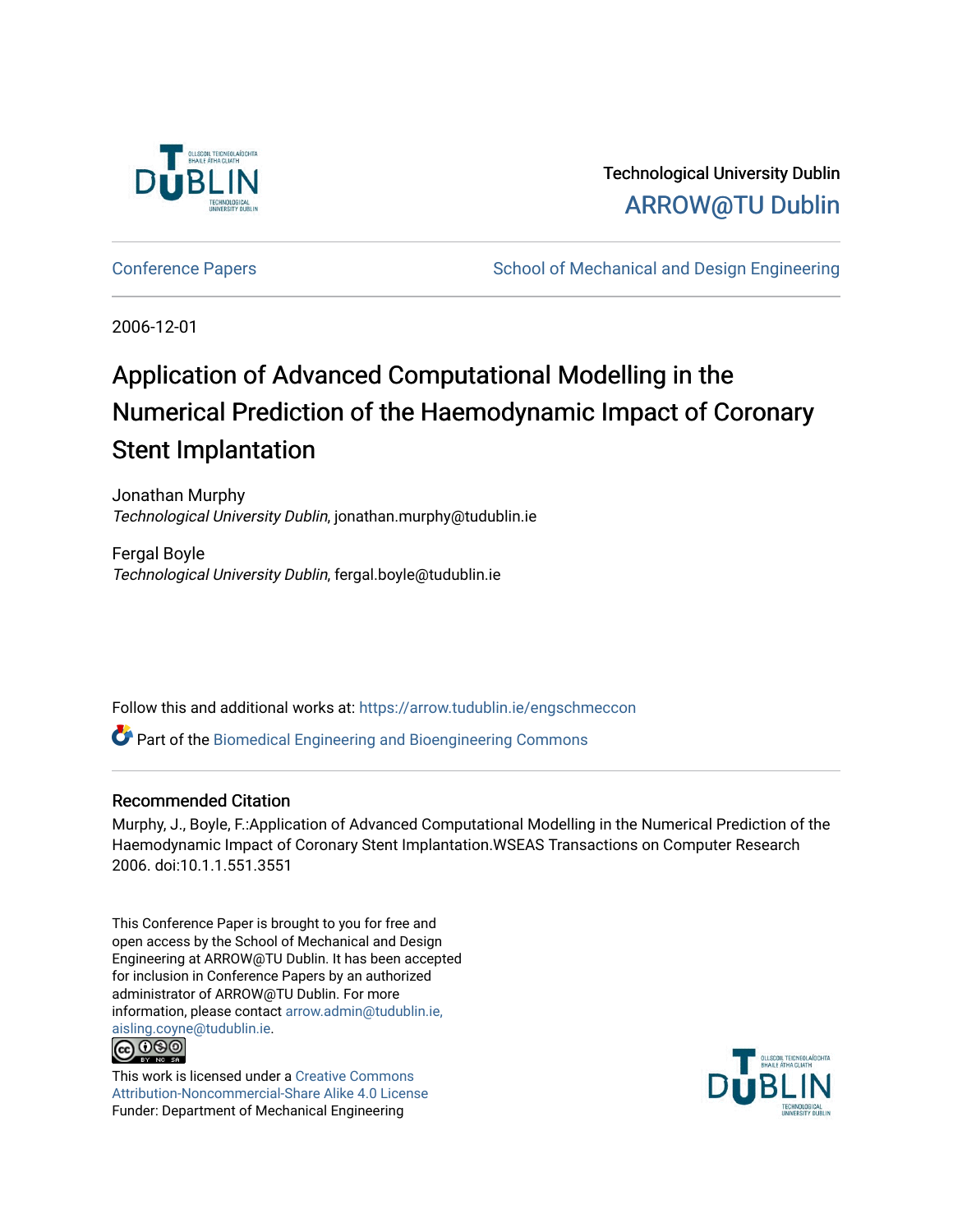## **Application of Advanced Computational Modelling in the Numerical Prediction of the Haemodynamic Impact of Coronary Stent Implantation**

JONATHAN MURPHY, FERGAL BOYLE Department of Mechanical Engineering Dublin Institute of Technology Bolton Street, Dublin 1 IRELAND jonathan.murphy1@student.dit.ie

*Abstract:* Coronary stent implantation can improve blood flow in an artery narrowed by the build up of arterial plaque. However, the haemodynamic effect of stent placement is unclear and may influence arterial restenosis (re-blockage). In this investigation the stent induced, non-Newtonian blood flow disturbances have been captured in a three dimensional computational domain. The results clearly show areas of low wall shear stress proximal and distal to the stent wires, a characteristic which is known to encourage restenosis. Furthermore, this computational method of observing the complex haemodynamics of the stent environment can be used in conjunction with medical trial data to find links between stent design and restenosis patterns.

*Key–Words:* Coronary Stent, Computational Fluid Dynamics, Restenosis, Shear Stress, Non-Newtonian Flow Model, Stent Design.

## **1. Introduction**

Coronary artery disease (CAD) is one of the leading causes of death in the developed world. CAD occurs due to the build up of plaque in the coronary arteries which supply fresh blood to the constantly active heart muscle. This build up of plaque, a condition known as atherosclerosis, deprives the heart muscle of its crucial supply of oxygen and nutrients provided by the coronary blood supply. In the past a coronary artery bypass graft was the only treatment available for CAD. This is a large scale operation involving the sawing open of the breastbone and grafting of a blood vessel to bypass the site of the blockage.

Percutaneous transluminal coronary angioplasty (PTCA) was introduced in the late 1970s as a nonsurgical procedure to relieve a narrowing in a coronary artery. PTCA is accomplished with a small balloon catheter inserted into an artery in the groin or arm, and advanced to the narrowing in the coronary artery. The balloon is then inflated to enlarge the narrowing in the artery and restore blood flow to the heart muscle. However in over 40% of cases the artery is re-blocked within six months; a process known as restenosis [1]. This is largely due to elastic recoil of the vessel wall [2].

In the early 1990s stents were introduced to improve the success rates of PTCA. Basically, a stent is an expandable, slotted metal tube, inserted into the artery. It acts as a scaffold to provide support for the artery and has proven effective at eliminating elastic

recoil, one mechanism of restenosis that can result in re-blockage [2]. The use of stents has shown more promising clinical outcomes than PTCA alone. However, restenosis remains a persistent problem with rates still as high as 20% at six months after intervention [3].

The flow disturbances induced by an implanted stent play a significant role in the immunological behaviour of the coronary artery. This behaviour is directly linked to restenosis within the stented artery [4, 5]. In order to assess the haemodynamic impact of coronary stent implantation, a three-dimensional computational model of a left anterior descending (LAD) coronary artery with an implanted Palmaz-Schatz stent has been created using computer-aideddesign. Computational fluid dynamics (CFD) was used to simulate the flow field of the coronary artery with the implanted stent. The results show the mesh convergence study and contour plots of areas of high and low wall shear stress (WSS) around the stent.

## **2. Stents**

## **2.1 Introduction**

Stents are small tubular prostheses that serve the purpose of maintaining an adequate inner diameter of a narrowed blood vessel to allow for the comfortable passage of the blood. In 1986 Jacques Puel and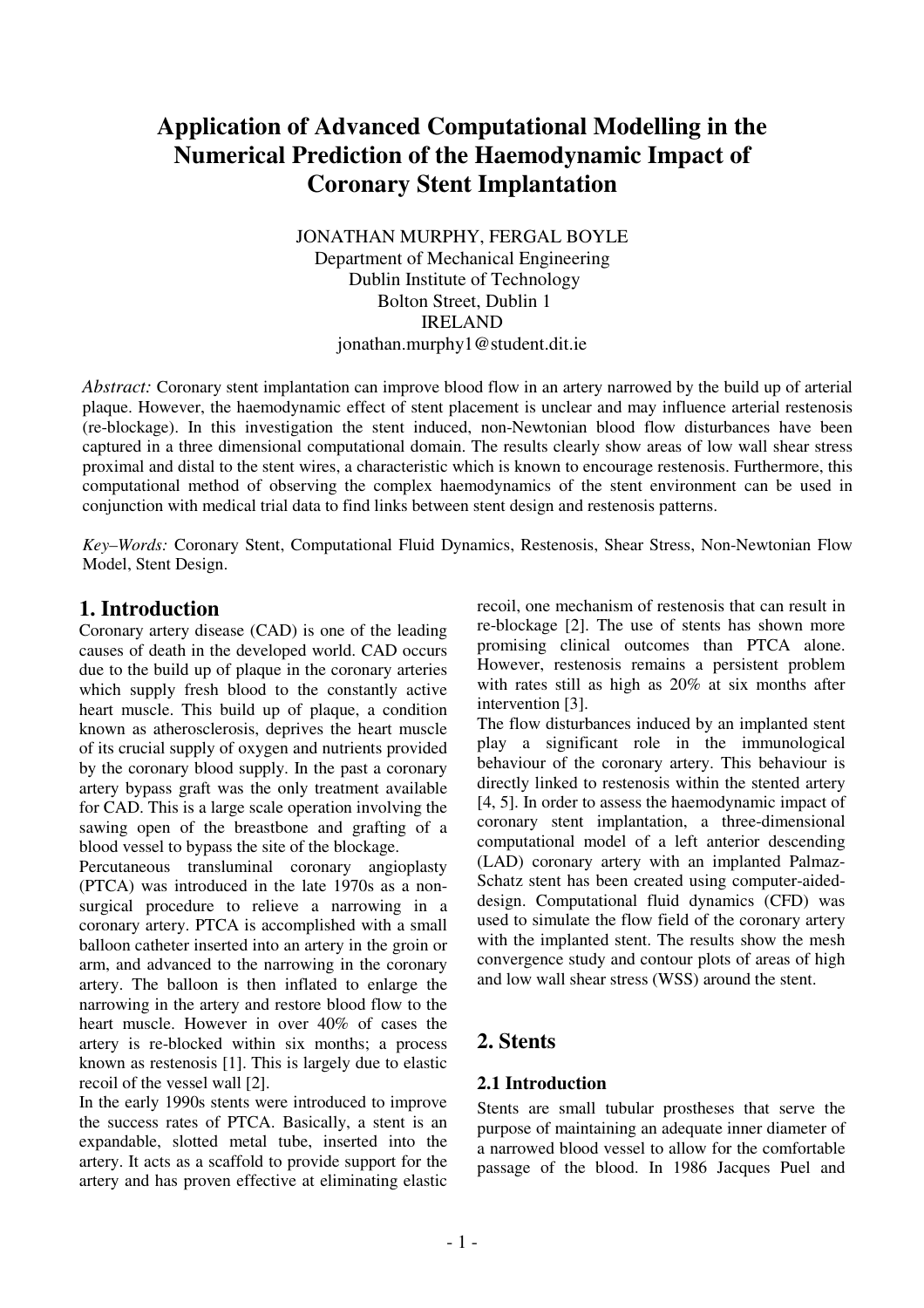Ulrich Sigwart implanted the first coronary wallstents in Toulouse, France. Today over 1 million stents are implanted worldwide each year.

A stent is mounted on a balloon-tipped catheter, threaded through the artery, and positioned at the blockage. As shown in Figure 1 the balloon is then inflated, opening the stent. Subsequently, the catheter and deflated balloon are removed, leaving the stent lodged in place against the inner lining of the artery.



**Fig. 1: The stenting procedure for a narrowed artery.**

#### **2.2 Stent Design**

Two stent designs are shown in Figures 2 and 3 below. The first is the Palmaz-Schatz coronary stent manufactured by Johnson and Johnson. The stent is 15 mm long, consisting of two 7 mm sections joined by a 1 mm bridge. It ranges from 3 mm to 4 mm in diameter and is a slotted tube balloon expandable design. The second type of design is the Gianturco-Roubin II (GRII) stent manufactured by Cook. The GRII stent has a balloon expandable coil design and is produced in 20 mm and 40 mm lengths ranging from 2.5 mm to 4 mm in diameter.



**Fig. 2: The Palmaz-Schatz coronary stent.**



**Fig. 3: The Gianturco-Roubin II coronary stent.**

#### **2.3 Mechanism of Stent Restenosis**

The implantation of a coronary stent leads to an immunological response from the coronary artery which may result in restenosis. Under normal healthy conditions vascular smooth muscle cells (VSMC) reside in the lunica media which is shown in the

arterial cross section in Figure 4. Stent restenosis occurs when VSMC migrate through the lunica intima which is the inner lining of the artery wall, and build up in the artery lumen restricting the blood flow, a process known as neointimal hyperplasia (NH). The main components of the coronary artery that determine the degree of restenosis that will occur are the blood clotting platelets which flow through the artery lumen and the endothelial cells (EC) which form the lunica intima.



Platelets flowing in the artery lumen will bind together to form a blood clot if they become activated. Platelets can be activated through contact with a number of different substances such as thrombin or platelet derived growth factor (PDGF). Activated platelets will themselves release these substances to activate platelets around them. However, PDGF also has the effect of triggering NH. It has been documented that the platelet deposition near the stent in the first twelve hours after stenting is a major indicator of the amount of NH that will occur [6].

Platelets and endothelial cells are directly affected by the shear force exerted by the flowing blood on the artery lumen wall known as WSS. It has been shown in a two-dimensional CFD study that areas of low velocity flow and low WSS exist in the vicinity of newly implanted stent wires [7]. The platelet deposition and residence times are much higher in these stagnation areas. This leads to platelet accumulation in the area around the stent wire leading to increased NH formation. The stent induced changes in the haemodynamics of the coronary flow also lead to an alteration of the WSS exerted on the EC [5]. WSS has been shown to have a significant effect on the behaviour of EC [9]. A healthy value for WSS in a coronary artery is approximately 1.5 Pascals [10]. When EC are subjected to values of WSS lower than this they begin to release adenosine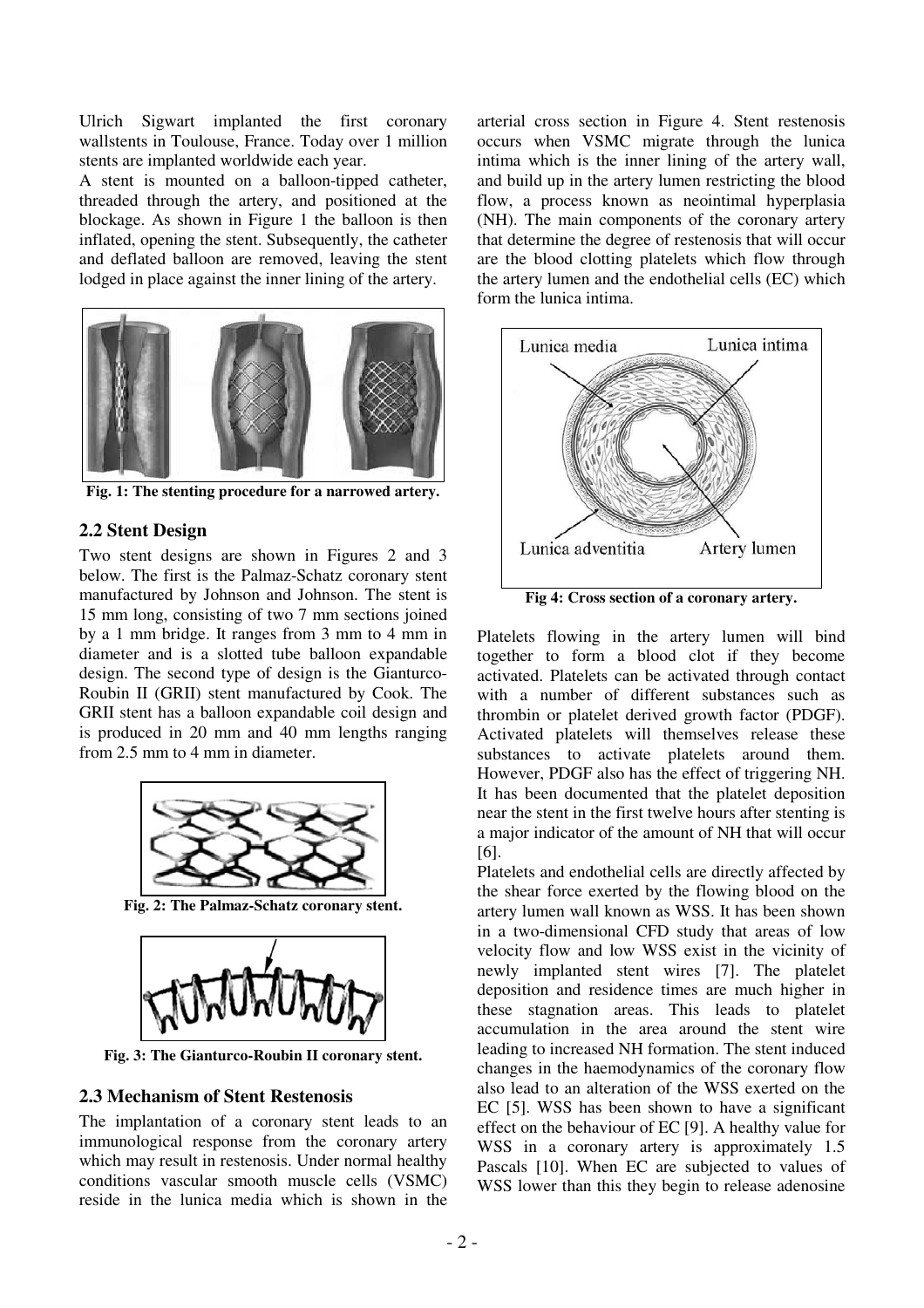diphosphate and triphosphate which induces platelet activation leading to blood clotting and NH formation [9]. Conversely, when endothelial cells are subjected to areas of "healthy" WSS they secrete nitrous oxide (NO) which inhibits adhesion of platelets to the vessel wall and VSMC growth, hence inhibiting NH formation [10]. Numerous studies have shown a link between areas of low WSS and increased NH [4, 5, 8].

The success of a stenting procedure relies heavily on the reendothelialisation of the vessel wall after implantation and the successful function of the newly formed endothelial cells to inhibit platelet deposition. If a new layer of EC successfully grows over the stent the NH formation will cease. In a study to demonstrate the effect of wall shear stress gradients (WSSG), EC were exposed to a region of separated flow. After 48 hours the major finding was that in the area of the highest WSSG the EC density was up to 40% less than experimental controls [11]. Through the inhibition of reendothelialisation, high WSSG contribute to NH formation [5].

EC will be damaged by the stenting procedure leading to the release of platelet activating substances and NH formation. A relationship has been established between vascular injury and NH [12].

Areas of low WSS, areas of high WSSG, and vascular injury at the time of stent implantation are the main contributors to NH formation. In light of this, disturbances to the coronary blood flow and the degree of trauma to the vessel wall due to stent implantation cannot be overlooked in future stent design.

## **3. CFD Analysis**

#### **3.1 Introduction**

CFD is a process whereby real-life fluid flows are simulated using numerical methods to solve the governing equations of fluid dynamics. CFD is a relatively new branch of fluid dynamics commonly regarded as the "third" technique for solution of fluid flow problems, complementing, but not replacing the well-established approaches of theory and experiment. CFD finds it niche in modelling fluid flows that are difficult or impossible to model using theory and are complex, time consuming or expensive to measure experimentally.

#### **3.2 The Computational Model**

The computational model shown in Figure 5 represents one of the 7 mm sections of the Palmaz-Schatz stent semi-embedded in the LAD coronary artery. The 3 mm diameter Palmaz-Schatz stent configuration is cut from a 2.94 mm diameter cylindrical domain to simulate these conditions. The domain extends 2.5 mm proximal (upstream) and 2.5 mm distal (downstream) to the stented section to capture the flow field in those regions.



**Fig. 5: Computational domain representing the left anterior descending coronary artery with implanted Palmaz-Schatz stent.**

#### **3.3 Governing Equations of Fluid Mechanics**

This simulation involves steady laminar flow which requires the CFD code to solve the conservation of mass and momentum equations, the general form of the governing equations of fluid mechanics are listed as Equations (1) and (2) respectively:

$$
\frac{\partial \rho}{\partial t} + \nabla \cdot (\rho \vec{V}) = 0 \tag{1}
$$

$$
\frac{\partial \rho \vec{V}}{\partial t} + \nabla \cdot (\rho \vec{V} \otimes \vec{V}) = -\vec{\nabla} p + \vec{\nabla} \cdot (\tau) + \rho \vec{g} + \vec{F} \quad (2)
$$

where  $\rho$  is the fluid density, p is the static pressure,  $\overrightarrow{V}$  is the velocity vector,  $\overrightarrow{F}$  represents external body forces such as gravity,  $\mu$  is the fluid viscosity and  $\tau$  is the shear stress tensor given by Equation (3):

$$
\tau = \mu \left( \nabla \vec{V} + \nabla \vec{V}^T \right)
$$
 (3)

At low shear rates blood exhibits the non-Newtonian behaviour of variable viscosity which is dependant on the shear rate. The non-Newtonian nature of the flow is accommodated by using the Carreau model [13] given in Equation (4):

$$
\mu = \mu_{\infty} + (\mu_0 - \mu_{\infty}) \left[ 1 + (\gamma \lambda)^2 \right]^{\left( \frac{q-1}{2} \right)} \tag{4}
$$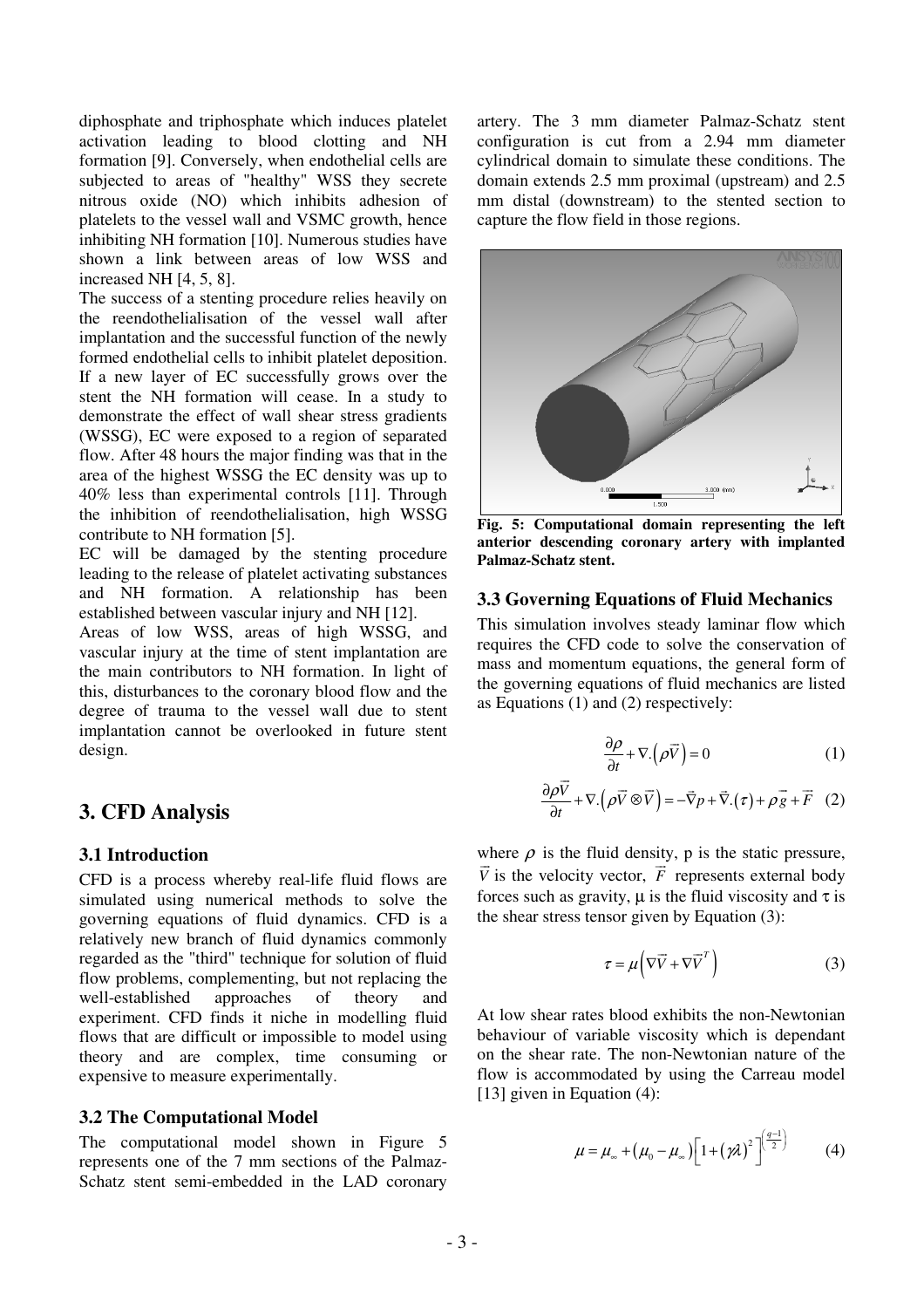where  $\gamma$  is the rate of deformation tensor given by Equation (5) in a three-dimensional Cartesian coordinate system

$$
\gamma = \begin{bmatrix} 2\left\{\left(\frac{\partial v_x}{\partial x}\right)^2 + \left(\frac{\partial v_y}{\partial y}\right)^2 + \left(\frac{\partial v_z}{\partial z}\right)^2\right\} \\ + \left(\frac{\partial v_x}{\partial y} + \frac{\partial v_y}{\partial x}\right)^2 + \left(\frac{\partial v_x}{\partial z} + \frac{\partial v_z}{\partial x}\right)^2 + \left(\frac{\partial v_y}{\partial z} + \frac{\partial v_z}{\partial y}\right)^2 \end{bmatrix}^{-\frac{1}{2}} \quad (5)
$$

and the constants for the Carreau model in Equation (6) have been established from experimental data [13]:

$$
\mu_0 = 0.056 \text{ Pa.s} \qquad \lambda = 3.31 \text{ s}
$$
  

$$
\mu_\infty = 0.00345 \text{ Pa.s} \qquad q = 0.375 \tag{6}
$$

The highly sophisticated commercial software code  $CFX^{TM}$  is used to solve the governing equations of fluid mechanics for non-Newtonian blood flow in the vicinity of the implanted stent using a vertex-centred finite volume scheme.

#### **3.4 Boundary Conditions**

#### **3.4.1 Inlet**

A fully developed axial velocity profile is applied at the inlet given by:

$$
V = V_{Max} \left( 1 - \frac{r^2}{R^2} \right) \tag{7}
$$

where the variable r is the radius measured from the centreline at any point on the inlet plane and R is the radius at the wall of the domain.  $V_{\text{Max}}$  is the maximum centreline velocity given a value of 0.412 m/s in Equation (7) to simulate resting conditions in the LAD coronary artery [14].

#### **3.4.2 Outlet**

A static pressure of zero Pascals was applied at the outlet of the domain to allow the software to calculate the velocity at this plane.

#### **3.4.3 Wall**

The no-slip boundary condition was applied on all surfaces representative of the artery wall and the stent wires.

#### **3.5 Computational Mesh**

Analytical solutions to the governing equations of fluid mechanics exist for only the simplest of flows under ideal conditions. To obtain solutions for real

flows a numerical approach must be adopted whereby the equations are replaced by algebraic approximations which may be solved using a numerical method. To achieve this, the computational domain must be divided into a set of much smaller non-overlapping sub-domains called elements which constitute the mesh. To obtain an accurate solution a sufficient number of elements must be placed in areas of interest where the nature of the flow changes rapidly. Figure 6 shows the fine mesh employed in the area around the stent wires.



**Fig. 6: Computational mesh in the vicinity of a stent strut.**

## **4. Results**

#### **4.1 Mesh Convergence Study**

A mesh convergence study was carried out to establish the required mesh density for accurate solutions, such that any increase in nodes would lead to no appreciable difference in the solution. Mesh convergence was achieved by sequentially increasing the number of nodes until there was no appreciable difference in the axial distribution of WSS across one of the stent struts between the solutions. A total of 975,613 nodes were used in the final mesh.



**Fig. 7: Stent strut and sample line upon which mesh convergence study was carried out.**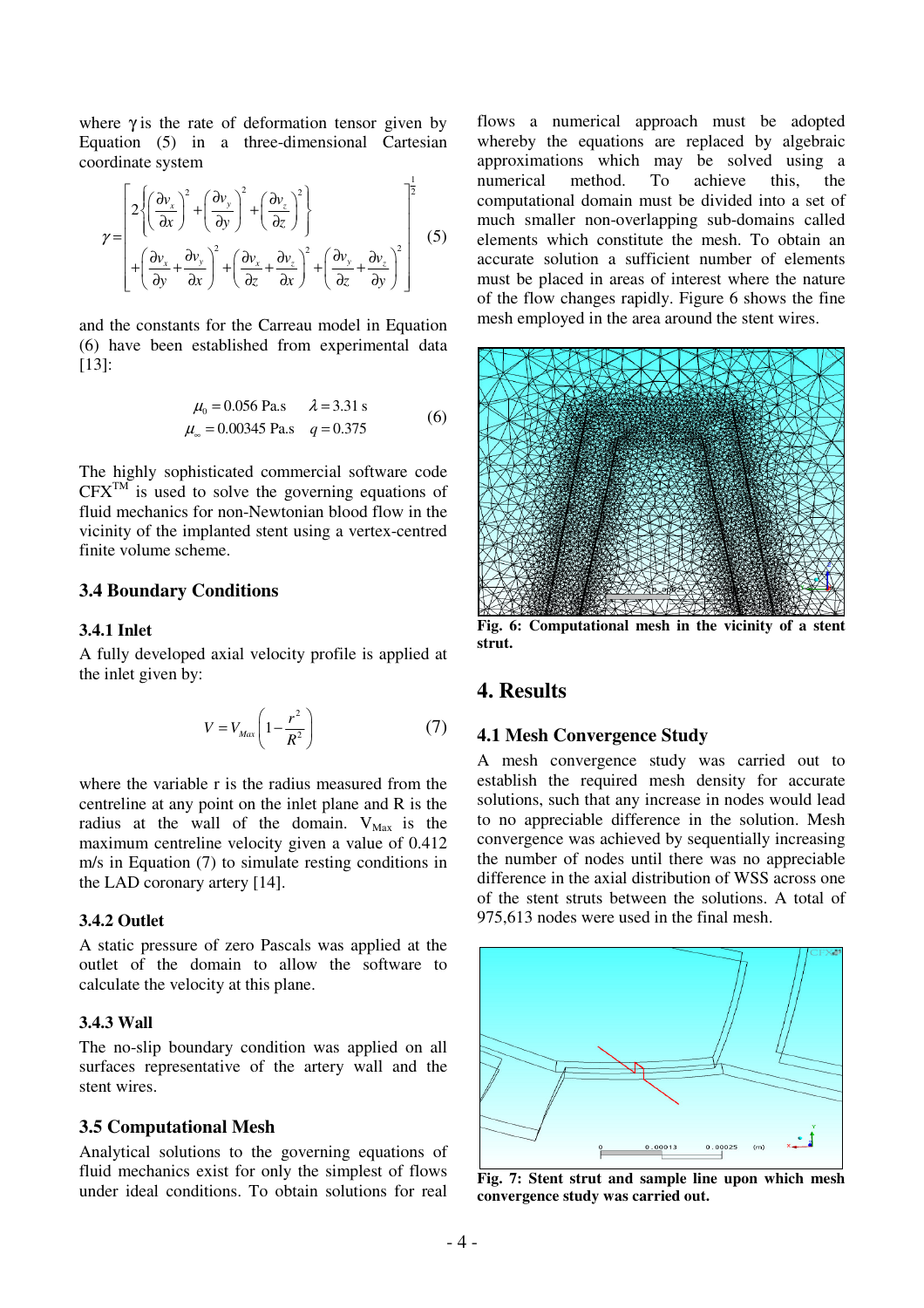

**Fig. 8: Axial distributions of wall shear stress across stent strut as calculated by successively refined computational meshes.**

#### **4.2 Wall Shear Stress Results**

The predicted three-dimensional flow field reveals areas of high WSS on the tops of the stent struts and low WSS immediately proximal and distal to the stent struts, particularly those transversal to the blood flow as shown in Figure 9.



**Fig. 9: Contour map of wall shear stress in the vicinity of the implanted Palmaz-Schatz coronary stent.**



**Fig. 10: Highlighted region of WSS with a magnitude of between 0 and 1.5 Pascals in the vicinity of the stent.**

Regions of WSS with a magnitude of less than 1.5 Pascals have been identified to be susceptible to NH [10]. Figure 10 illustrates the area in the vicinity of the stent where WSS of a value between 0 and 1.5 Pascals exists. The area of the stented artery subjected to WSS in this range is 12.6 mm<sup>2</sup> or 14.2  $%$ of the total stented area.

A relationship between high WSSG and reduced endothelial growth has been established [11]. Regions of high WSS exist at the tops of stent struts producing large WSS gradients as shown in Figure 9. This has been shown to lead to an area of low density endothelial cell growth which would encourage restenosis.

## **5. Conclusion**

It is clear that haemodynamics of the flow in an artery implanted with a stent have an effect on the immunological response within the vessel wall of that artery. This work has demonstrated that stent design has an effect on those haemodynamic characteristics.

The results presented here have highlighted areas of low WSS and high WSSG. It is also predicted that 14.2 % of the stented region of the artery is subjected to an area of WSS below a healthy threshold of 1.5 Pascals. This quantitative analysis can be used to compare different stent designs from a haemodynamic perspective.

In ongoing research the author is creating a CFD model of blood flow through the LAD coronary artery implanted with a GR II stent which has a record of poor medical performance and is shown in Figure 3. The GR II stent will be tested using the same methodology outlined in this paper and the flow field will be compared to that of the Palmaz-Schatz results.

This work has demonstrated the ability of applied computer science to provide the biomedical community with insights into complex haemodynamics that can be used to assist in the development of optimal stent designs for the future.

#### *Acknowledgements*

This study has been funded by the Dept. of Mechanical Engineering, DIT, and also by the Embark Initiative managed by the IRCSET as part of the National Development Plan, Ireland 2000 - 2006.

#### *References*

[1] Fischman, D. L., Leon, M. B., and Baim, D. S., A Randomized Comparison of Coronary Stent Placement and Balloon Angioplasty in Treatment of Coronary Artery Disease, *New*